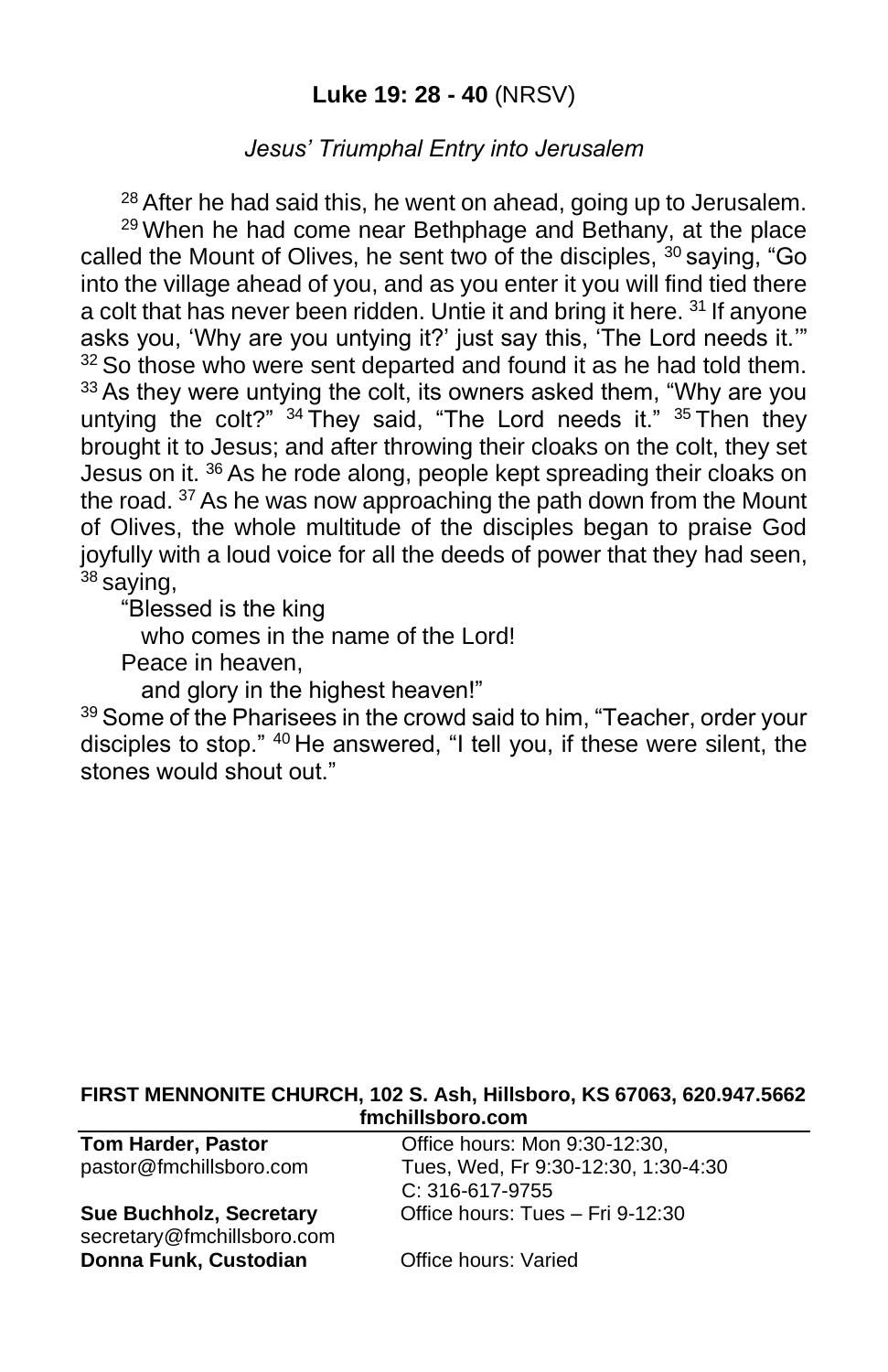

# **FIRST MENNONITE** CHURCH

 *In Christ - Making Disciples through Loving Relationships.*

Worship 10:30 a.m.

# **The Palm Sunday, April 10, 2022 From power over to power with**

*As we seek God's way, we move from an understanding of power that grasps for control over others to an understanding that true power comes from working with and for others in love.*

## **GATHERING**

Gathering Music **Marcia Brubaker** Marcia Brubaker Welcome, Announcements, Greeting Holly Swartzendruber Prelude to Worship **Marcia Brubaker** Marcia Brubaker \*Call to Worship **Example 2018** Holly Swartzendruber *Together we seek the way of God, a way so different from the ways of this world.* **We remind ourselves to loosen our grasp, to trust instead of control.** *We praise a God we cannot see and celebrate a salvation we do not understand.* **In worship we give of ourselves and we receive the disarming power of God.** *We cry: Blessed is the One who comes in the power of God's name.* \*Processional Hymn Hosanna, Loud Hosanna VT 313 Lenten prayer of confession (Isaiah 55, adapted) *Holy One, we seek you while you may be found.* **We call upon you while you are near.** *Have mercy on us, O God, for our thoughts are not your thoughts and our ways are not your ways.* **Forgive us for seeking power over others and let us instead seek power with and for the most vulnerable.** *As we walk with Christ on this Lenten journey, let us see your way more clearly and follow your way more faithfully.*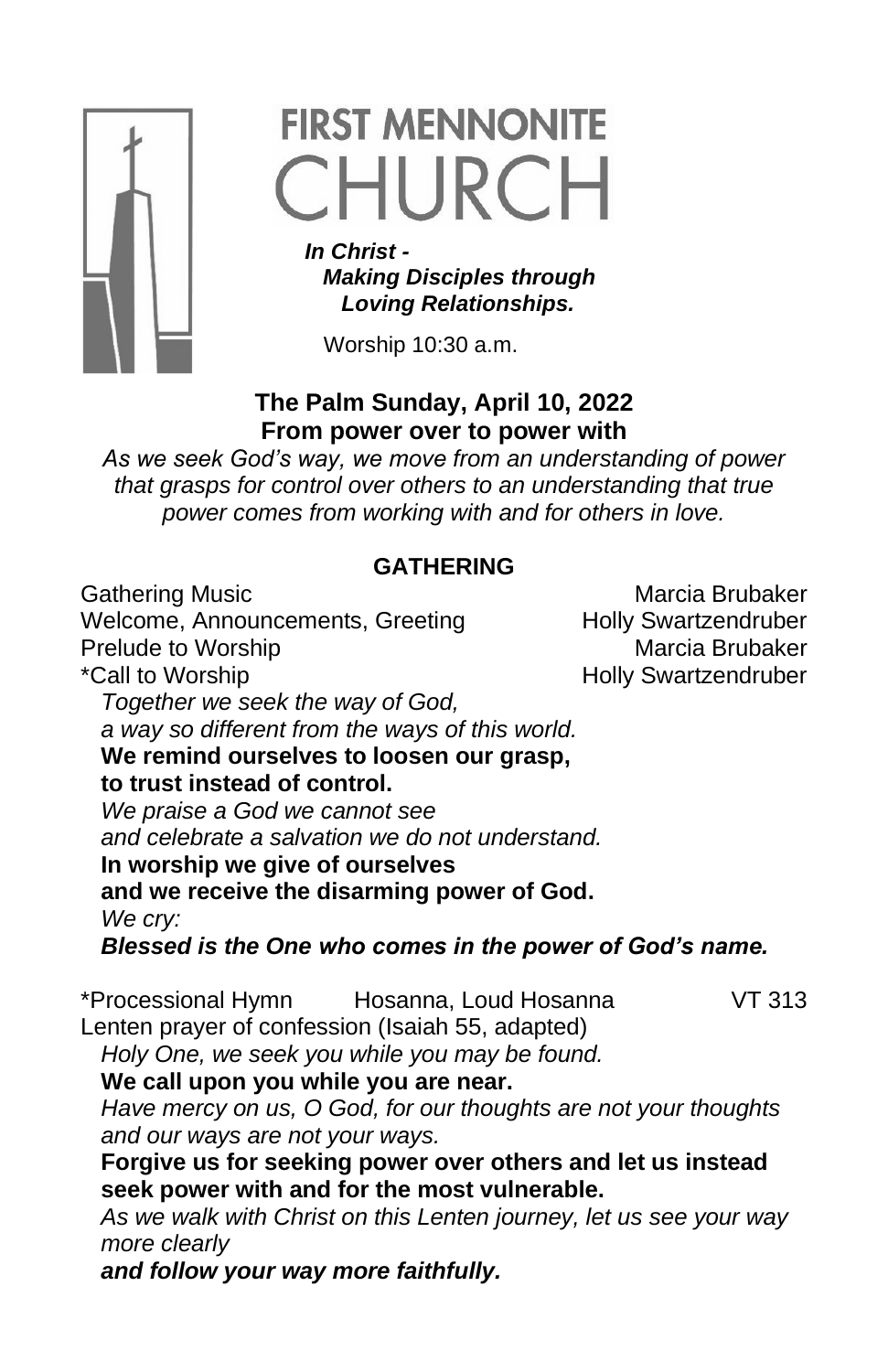#### Prayer

*We give thanks to you, O God, that our wisdom is not your wisdom, our ways are not your ways. The stone that the builders rejected has become the chief cornerstone. The horse that led the victorious warrior got lost, while the donkey still knows the way. As children on our bikes, we learned that although our instincts tell us*  to hold on tight and try to turn when caught in a rut, a loose grip will *guide us through. Gracious God, your way shows that all those*  who try to hold on tightly will fall, while all those who hold with the *light hands of trust will stand together. Although we may feel rejected as Jesus was rejected, we trust that we stand together in your powerful love. Amen.*

| <b>Hymn</b>             | Ride On, Ride On in Majesty |                                    | VT 316            |
|-------------------------|-----------------------------|------------------------------------|-------------------|
| Time for God's Children |                             | Dimples the Dog and Luka the Llama | Joshua and Deryll |
|                         |                             |                                    |                   |

#### **SHARING**

| Sharing and Prayer        |                            | Pastor Tom      |
|---------------------------|----------------------------|-----------------|
| Bringing our First Fruits |                            | Marcia Brubaker |
| Hymn                      | All Glory, Laud, and Honor | VT 315          |

## **LISTENING**

Message **Carry Cour Part in the Play** Pastor Tom

Scripture Luke 19:28-40

#### **RESPONDING**

Hymn Holy Lord VT 314 Benediction Seeds VT 777 Postlude **Marcia Brubaker** *\* Congregation standing if able*

## **Among Our Friends and in Our Prayers:**

- ❖ Thank God for our **youth group** and pray for us as we meditate through the book of **I John these next 3 months of summer**. If you would like to join us, we would love to share our reading plan and/or order you a devotional book we will also use. – (Jan and Sue, Nurture Committee)
- ❖ **Please continue to pray for peace and safety in Ukraine**.